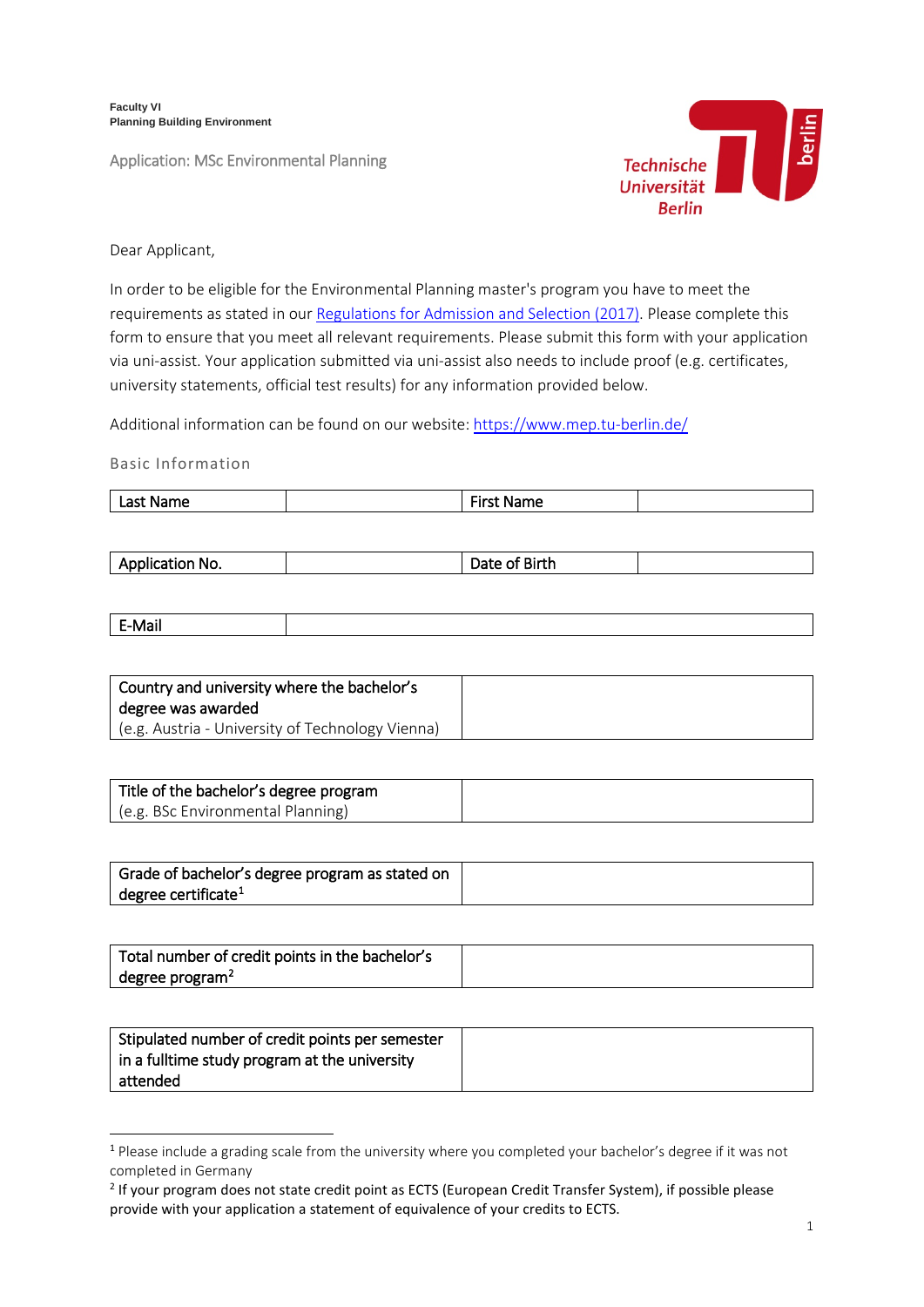# Proof of Language Proficiency

| <b>English Test</b> (e.g.<br><b>Score/Result</b> (e.g. $107$ )<br>TOEFL ibt) |
|------------------------------------------------------------------------------|
|------------------------------------------------------------------------------|

# Please choose from the list

Relevant information regarding the application requirements

#### 90 ECTS in Relevant Courses or Work Experience

At least 90 ECTS environment and planning related courses have to be completed at the time of application. These credits have to be completed in at least three of the following areas:

- Environmental/Landscape Planning
- Environmental Assessment (Strategic Environmental Assessment, Environmental Impact Assessment, Habitat-Regulation-Assessment, Impact Mitigation)
- other Spatial Planning, as e.g. spatial, urban, regional planning, traffic planning, landscape architecture
- Nature Conservation
- Ecology
- GIS and Remote Sensing
- Environmental Economics/Sociology
- Environmental Policy

If your previous courses were not measured in ECTS, please provide reference for the conversion of credits, e.g. statement of your home university or from TU Berlin International Office<sup>[3](#page-1-0)</sup>.

<span id="page-1-0"></span><sup>&</sup>lt;sup>3</sup> [https://www.auslandsamt.tu-berlin.de/international\\_office/recognition\\_office/parameter/en/](https://www.auslandsamt.tu-berlin.de/international_office/recognition_office/parameter/en/)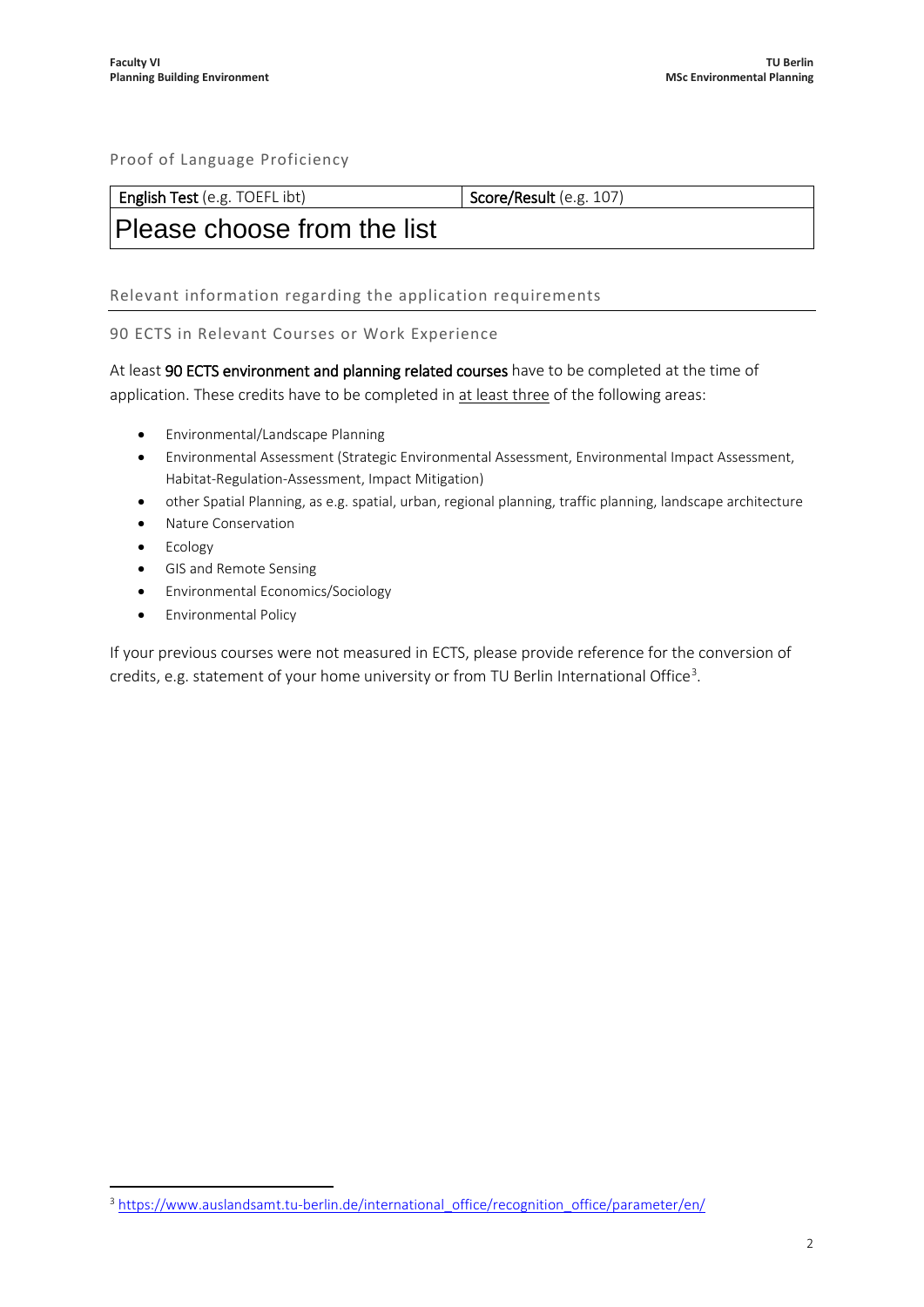**Faculty VI Planning Building Environment**

<span id="page-2-0"></span>

Application: MSc Environmental Planning

# **I have successfully attended the following basic courses / modules with non‐identical content:**

| Title of the course (according to transcripts) | Discipline (choose from the list) | University | Credits (according<br>to transcript) | equivalent ECTS<br>credits <sup>4</sup> |
|------------------------------------------------|-----------------------------------|------------|--------------------------------------|-----------------------------------------|
|                                                | Choose from the list              |            |                                      |                                         |
|                                                | Choose from the list              |            |                                      |                                         |
|                                                | Choose from the list              |            |                                      |                                         |

<sup>&</sup>lt;sup>4</sup> Only applicable if original credits are not according to the European Credit Transfer System (ECTS).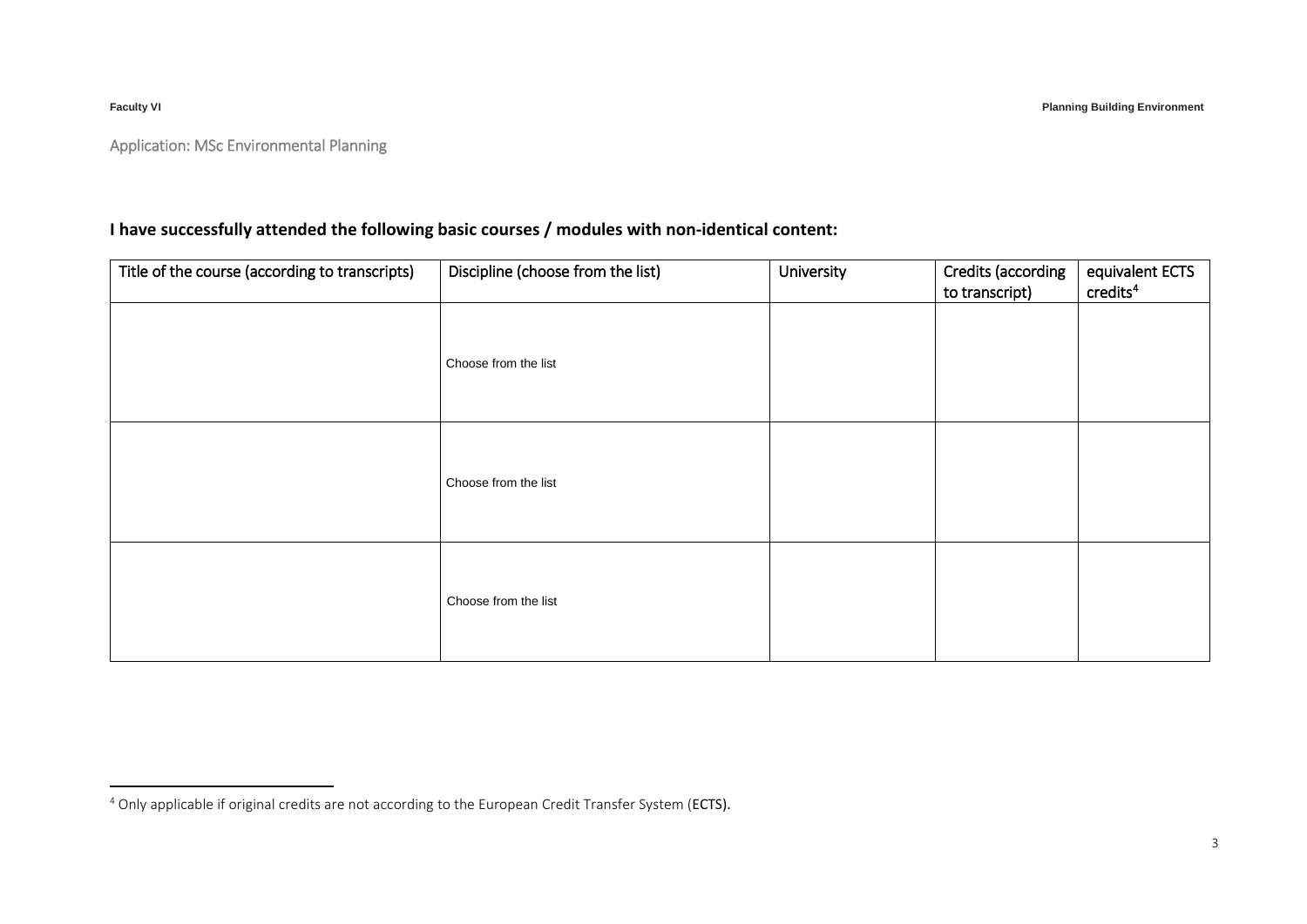| Choose from the list |  |                |
|----------------------|--|----------------|
| Choose from the list |  |                |
| Choose from the list |  |                |
| Choose from the list |  |                |
| Choose from the list |  |                |
|                      |  |                |
|                      |  | $\overline{4}$ |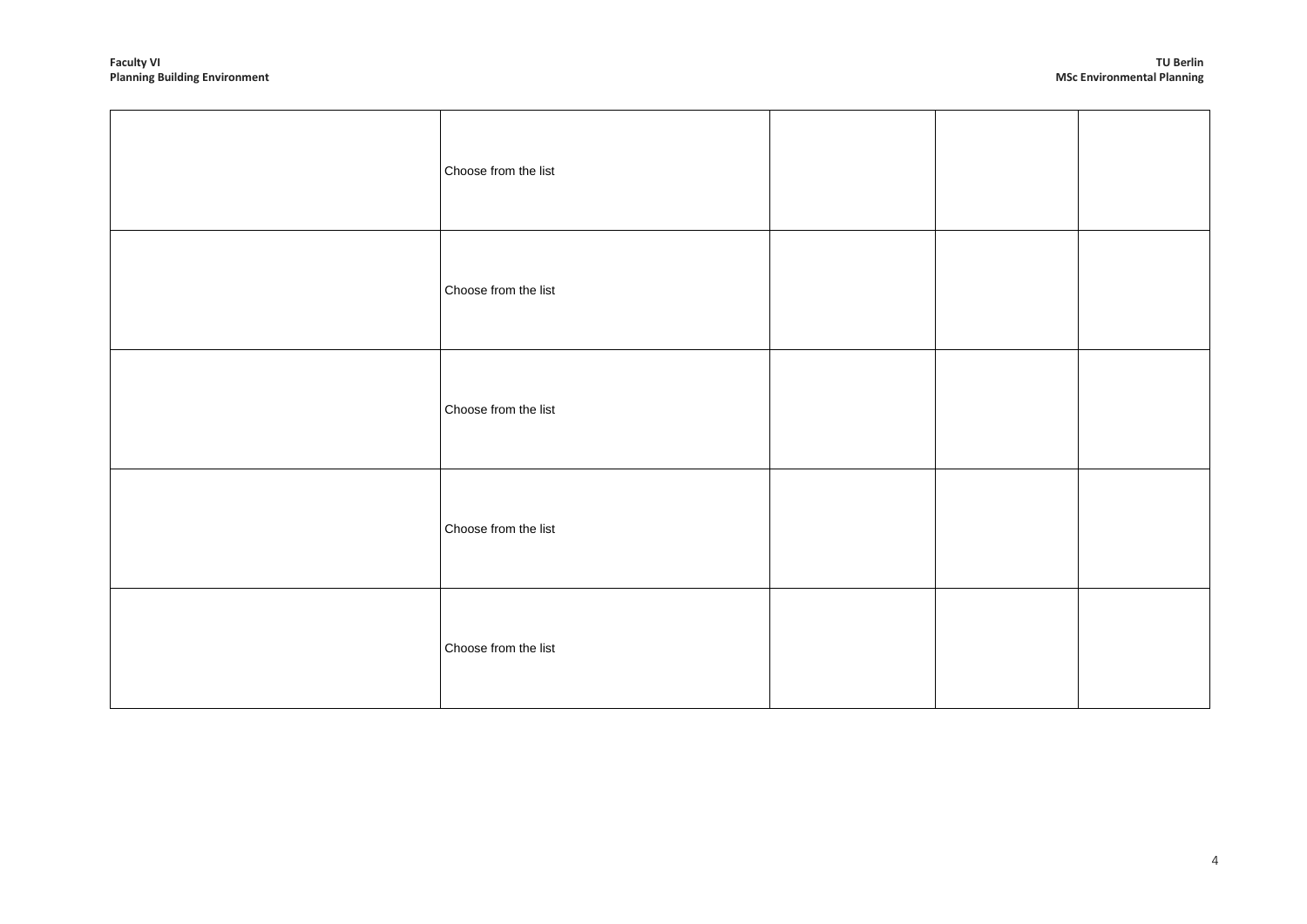| Choose from the list |  |   |
|----------------------|--|---|
| Choose from the list |  |   |
| Choose from the list |  |   |
| Choose from the list |  |   |
| Choose from the list |  |   |
|                      |  |   |
|                      |  | 5 |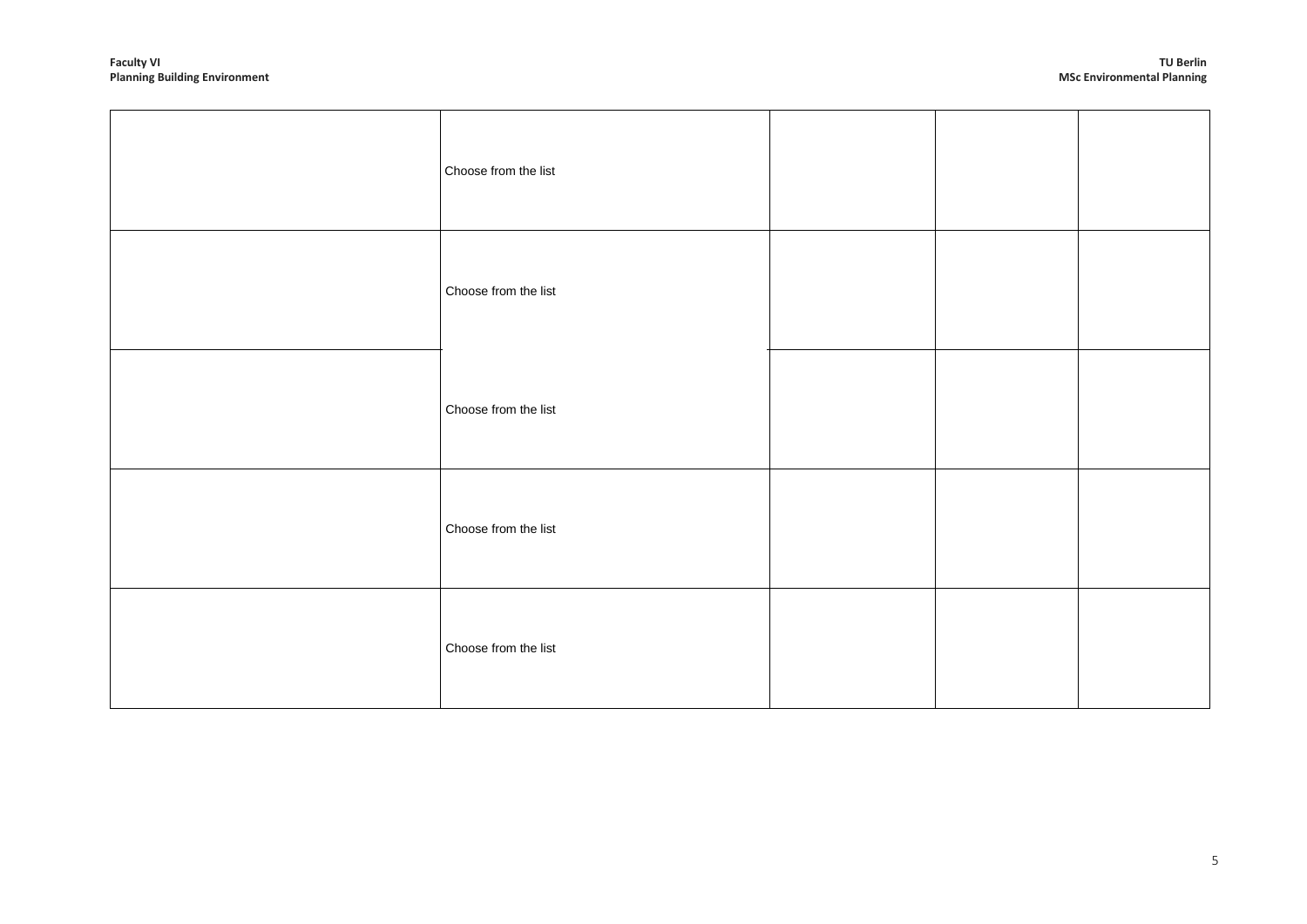| Choose from the list |  |             |
|----------------------|--|-------------|
| Choose from the list |  |             |
| Choose from the list |  |             |
| Choose from the list |  |             |
| Choose from the list |  |             |
|                      |  |             |
|                      |  | $\,$ 6 $\,$ |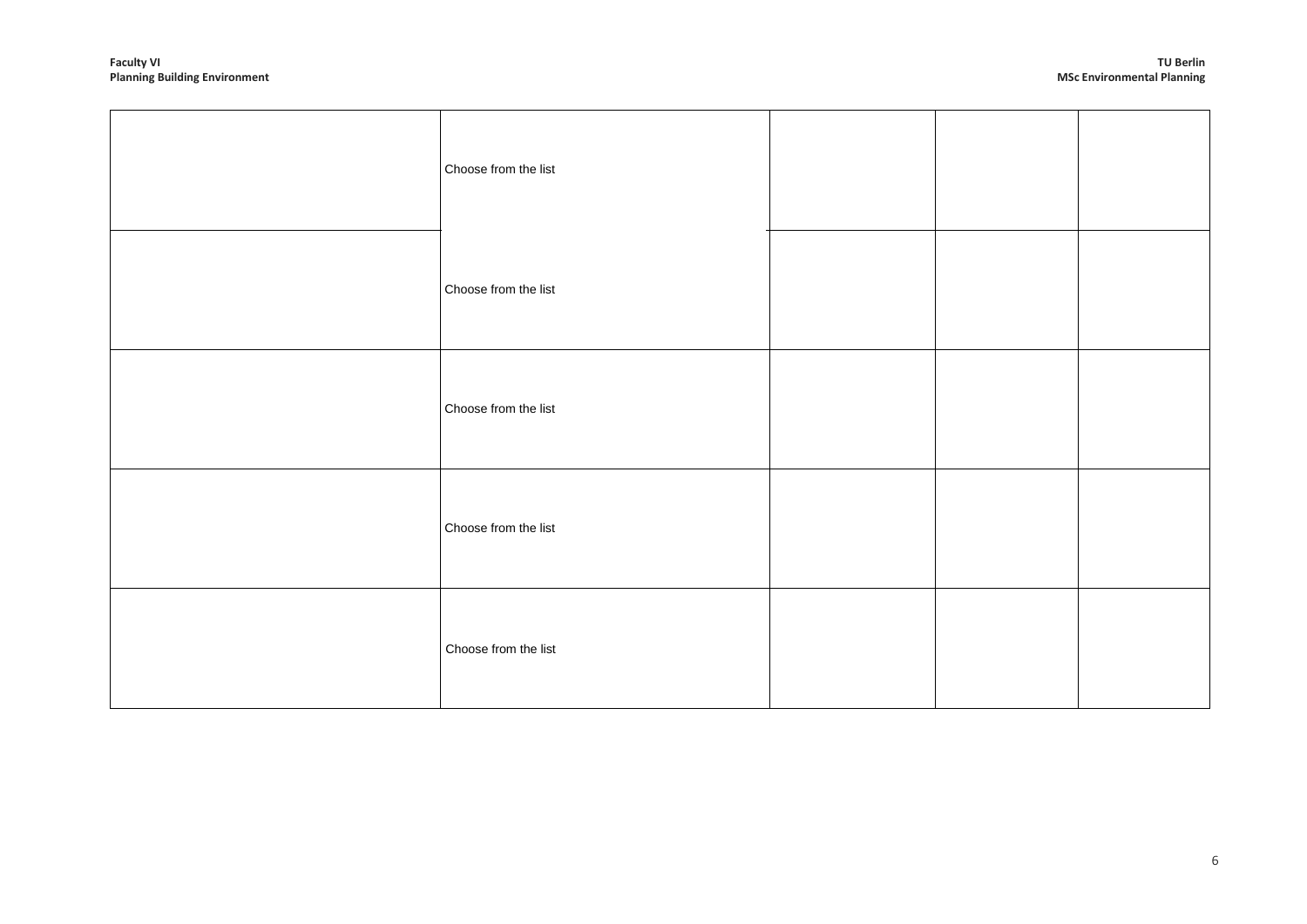|     | Choose from the list |  |  |
|-----|----------------------|--|--|
| SUM |                      |  |  |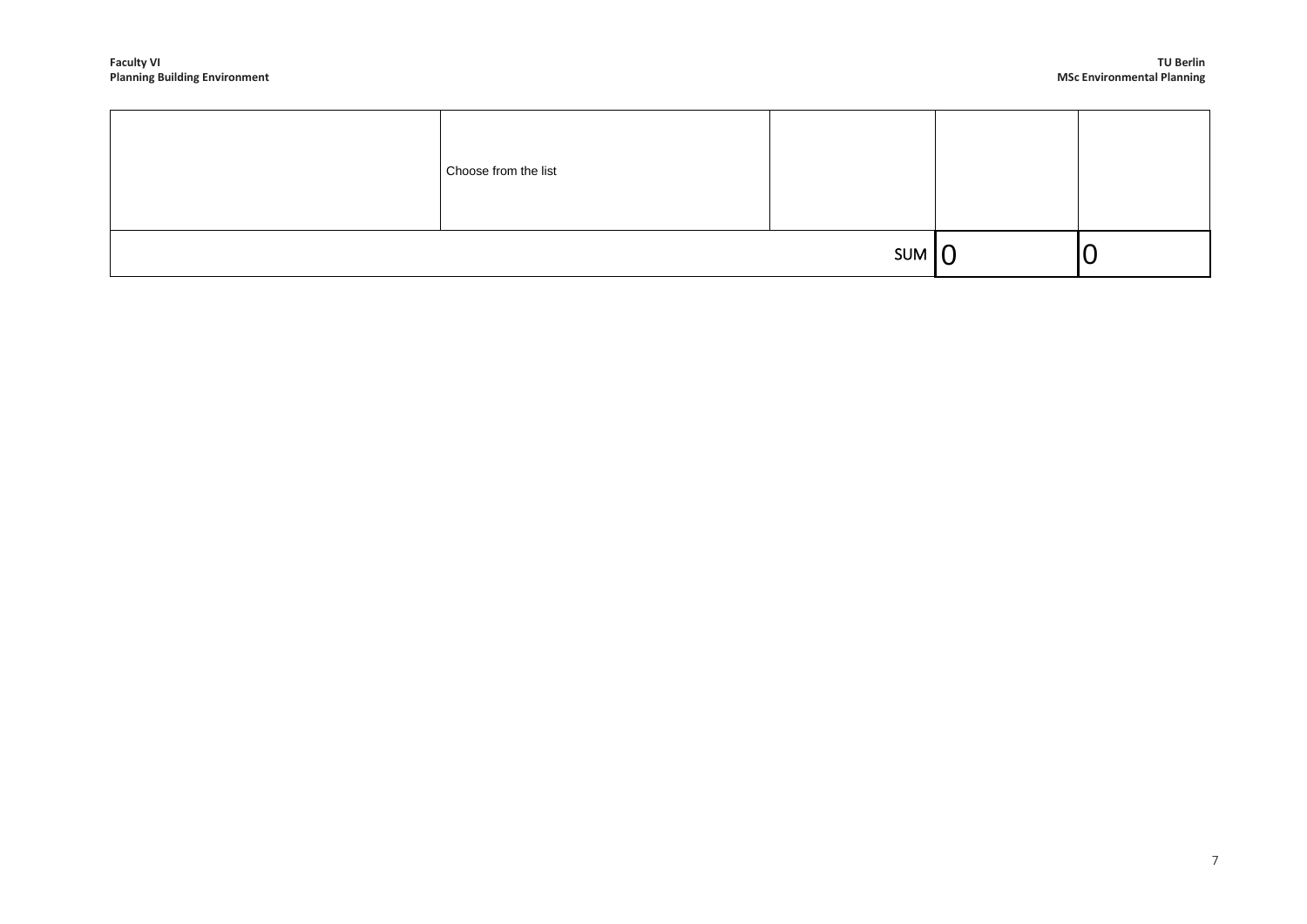Application: MSc Environmental Planning

Up to 30 ECTS of the required 90 ECTS may be replaced by relevant work experience in the listed areas, which you have acquired after a completed academic education. Please provide a certificate/reference from your employer including information on duration of employment, weekly hours and tasks/job description.

| Employer | Field of Work (see   | Position / Title | Weekly | Duration |
|----------|----------------------|------------------|--------|----------|
|          | listed areas, pg. 2) |                  | hours  | (months) |
|          |                      |                  |        |          |
|          |                      |                  |        |          |
|          |                      |                  |        |          |
|          |                      |                  |        |          |
|          |                      |                  |        |          |
|          |                      |                  |        |          |
|          |                      |                  |        |          |
|          |                      |                  |        |          |
|          |                      |                  |        |          |

#### Relevant information regarding the selection criteria

For the ranking of your application according to the selection criteria (Sec. 6 of the Application and Admission Regulations for the international consecutive master's program in Environmental Planning) we need the following information:

#### Completed vocational training

Please provide a certificate/reference from your employer including information on duration of employment, weekly hours and tasks/job description.

| Employer | Field of Work | Position / Job Title | Weekly<br>hours | Duration (in<br>months) |
|----------|---------------|----------------------|-----------------|-------------------------|
|          |               |                      |                 |                         |
|          |               |                      |                 |                         |
|          |               |                      |                 |                         |
|          |               |                      |                 |                         |
|          |               |                      |                 |                         |
|          |               |                      |                 |                         |

## Student employment

Please list each activity as a student assistant (research or teaching related) at a higher education institution or as a working student/student trainee ("Werkstudent\*in") with a full-time equivalent